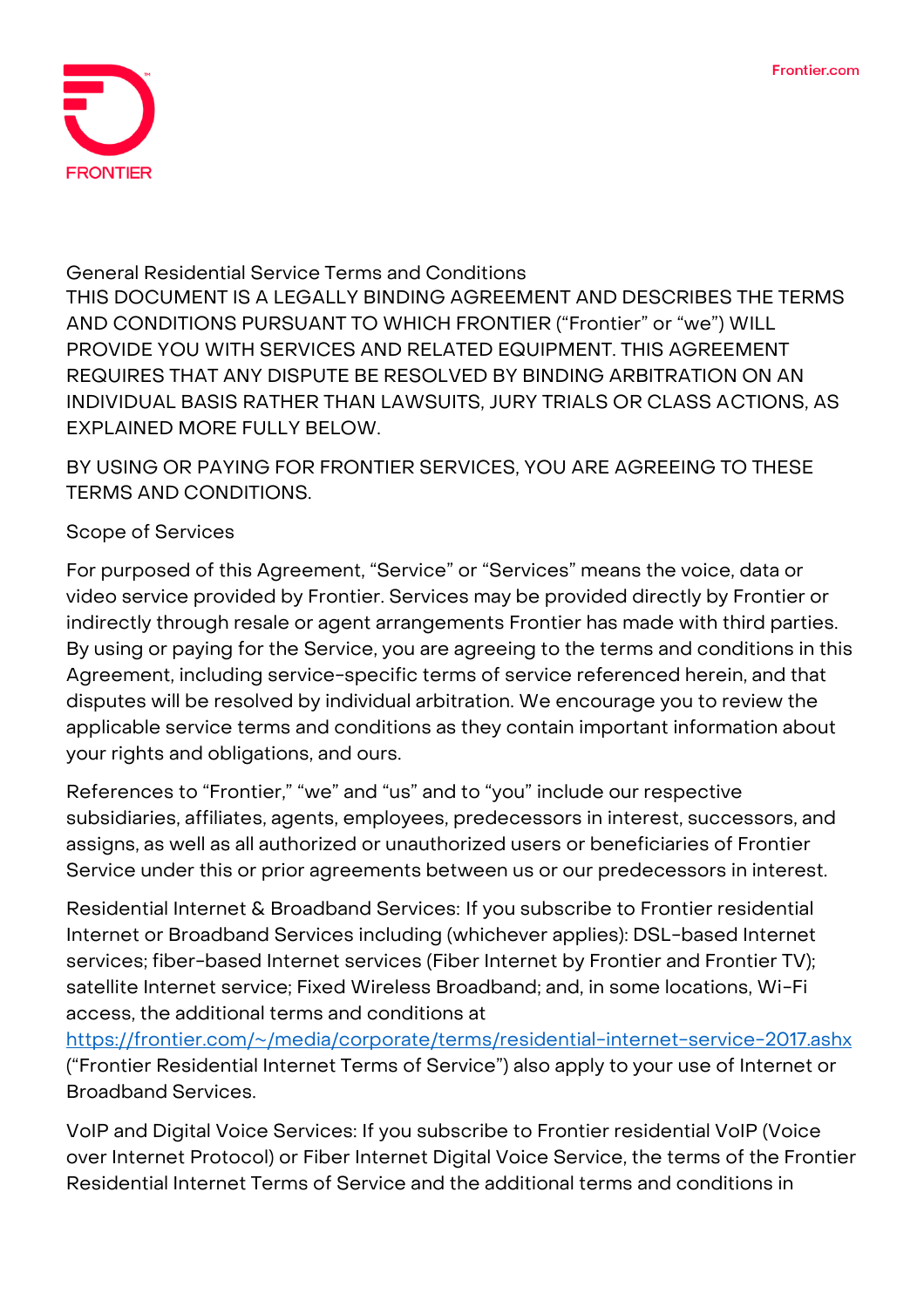

Exhibit A of the Frontier Residential Internet Terms of Service at <https://frontier.com/~/media/corporate/terms/residential-internet-service-2017.ashx> ("Frontier Residential VoIP and Digital Voice Service Terms of Service") also apply to your use of VoiP and Digital Voice services.

**Video Services:** If you subscribe to Frontier TV (including equipment and programming), the additional terms and conditions at <https://frontier.com/~/media/corporate/terms/tv-tos.ashx> ("Frontier TV Terms of Service") also apply to your use of the Services.

**Other Services:** Other terms and conditions at Frontier.com/terms or Frontier.com/tariffs or in a separate written agreement you have entered with Frontier may apply. You acknowledge that certain Services may be governed by tariff or schedules filed with the Federal Communications Commission and/or the state public utilities commission. In the event of any inconsistencies between this Agreement and an applicable tariff or schedule, this Agreement shall control including with respect to pricing, early termination charges or cancellation charges for which this Agreement shall control.

THIS IS A CONTRACT. PLEASE READ THESE TERMS CAREFULLY AS THEY CONTAIN IMPORTANT INFORMATION REGARDING YOUR RIGHTS AND OBLIGATIONS, AND OURS. IF YOU DO NOT AGREE TO THESE TERMS, DO NOT USE THE SERVICE AND CONTACT US IMMEDIATELY TO TERMINATE IT.

**Time-Period Term Arrangements**

Frontier may provide discounted term arrangements, gifts and/or promotions to customers who purchase multiple services at the same time ("Bundled Services") and/or commit to a minimum time-period term contract arrangement. If you subscribe to a Bundled Services plan with a term commitment, you agree to maintain such Services for the minimum term of that plan. You understand and agree that you must continue to purchase all Bundled Services, without change, for the minimum term agreed upon to receive any promotional offer, discounted rates, gifts or other incentives. You agree that if you change or discontinue any part of a Bundled Services plan, you may lose all promotional pricing, discounted rates, gifts or other incentives associated with the Bundled Services plan, that the price for each individual Bundled Service may increase, and that any changes will constitute a failure to fulfill the minimum term agreed upon to receive the promotional rate, discount, gift or other incentive. If applicable, the term commitment will automatically renew for the same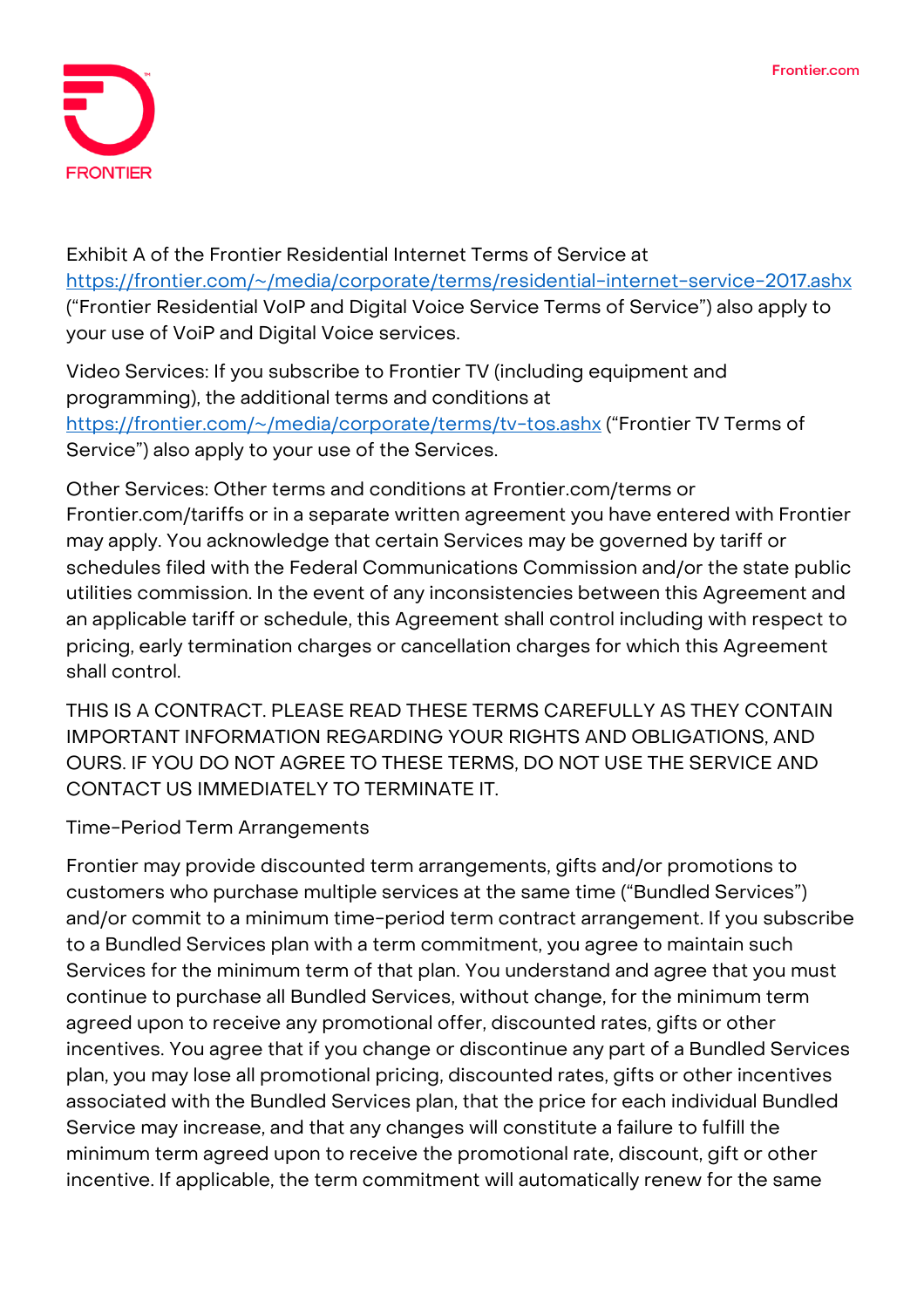

time period at then applicable rates each time it expires unless you notify Frontier or we notify you of termination before the term commitment period ends. At the end of a term, different Service and equipment charges may apply going forward. If you do not fulfill your commitment for the minimum term (or, if renewed, the renewal term), as agreed at the time you ordered service, you will be liable for and agree to pay to Frontier the applicable early termination fee ("ETF") charge.

#### **Service Charges**

The applicable charges, including equipment charges, for Service are identified at the time Service is ordered. Your invoice may also contain certain other charges (including, without limitation, taxes and other fees and charges such as account activation, equipment delivery and handling fees, installation charges, and Frontierinitiated surcharges and fees, administrative or reactivation fees, a paper billing fee, or other cost recovery assessments, interest on past due balances, returned payment fees, ETFs, equipment charges and fees and other nonrecurring or recurring charges) and you agree to pay such other charges by the due date set forth in your monthly invoice. It is your responsibility to review your bill carefully and contact Frontier within thirty (30) days after receiving it if there are any charges you dispute or that are inconsistent with the information provided to you at the time you placed an order for Service. Unless otherwise prohibited by law or guaranteed by a Price Protection Plan (PPP) with Frontier, Frontier may, at any time and in its sole discretion, change or modify the monthly rates, fees and surcharges you are billed for Services, including any additional charges or fees for equipment. We may notify you of any such changes by posting notice on the Frontier website, by sending notice via e-mail or postal mail, or by a bill message or insert. Continuing to use the Service after notice of a change is acceptance of the change. If you do not agree to the change made by Frontier, you must stop using the Service and notify Frontier. The waiver of any fees or charges is at our discretion.

Frontier will bill you monthly for all charges associated with the Service. Payment in full is due no later than the due date indicated on your bill. You are responsible for paying any taxes, surcharges, fees and assessments imposed from time to time in connection with these Services. Frontier may, in its sole discretion, retroactively bill you for Services, taxes and other fees and charges if it determines the prior billing was missed, incomplete or incorrect. If you have authorized payment by credit card or by debiting a bank account, no additional notice or consent is required before we invoice the credit card or debit the bank account for all amounts due to us for any reason. We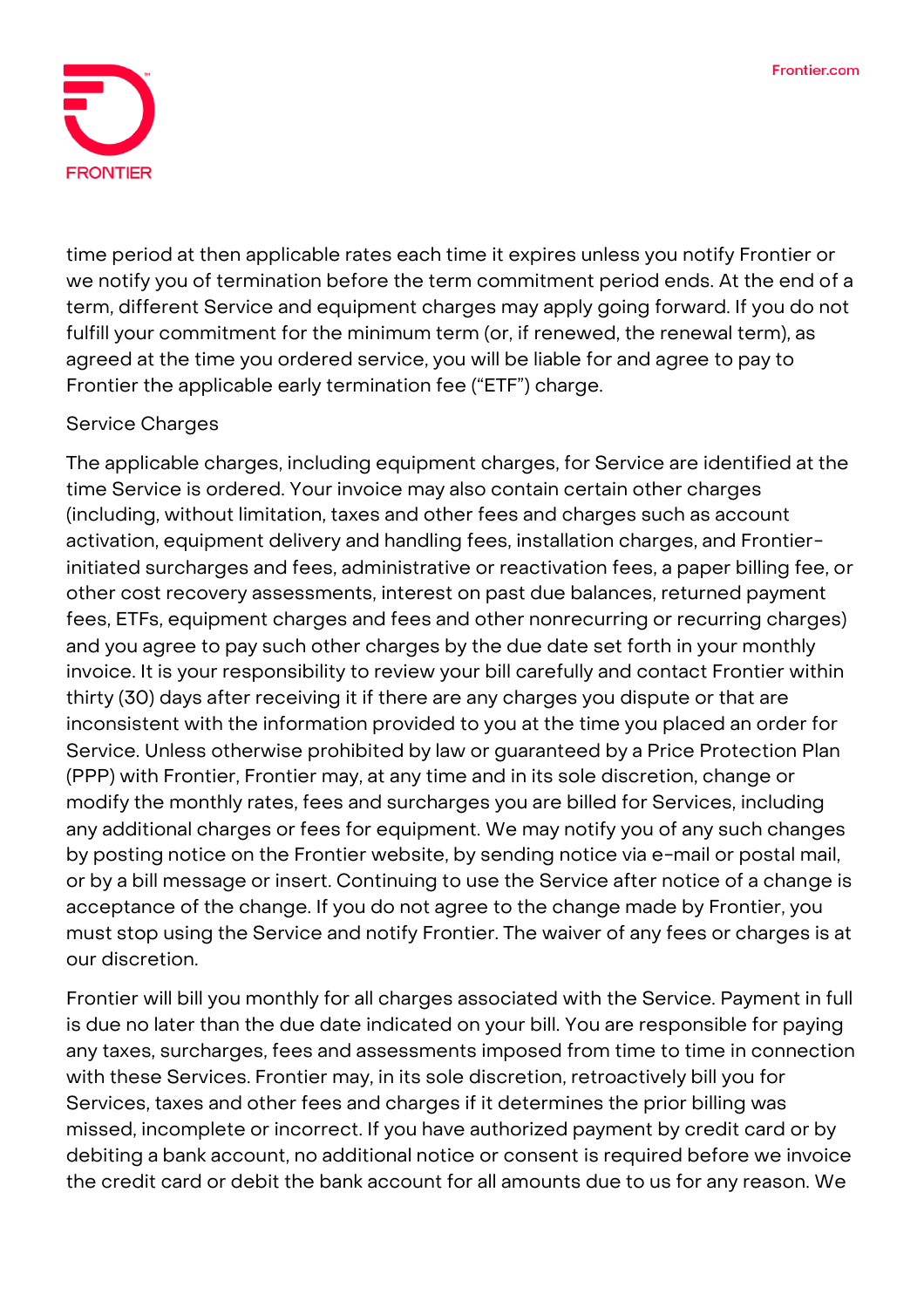

may accept late payments, partial payments or any payments marked as being "payment in full" or as being settlement of any dispute without losing any of our rights under this Agreement. You agree Frontier may charge you a convenience fee associated with a customer service representative processing your payment. A reasonable handling charge, up to \$35.00 depending on the state in which you subscribe to Service, will be assessed for all checks returned for insufficient funds, closed account, or any other insufficiency or discrepancy. A late payment fee up to \$10 and/or a late payment fee at the rate of 1.5% per month or the highest rate allowed by law may be applied to any unpaid amount after the payment due date. This late payment fee will be in addition to and not in lieu of any other remedies we may have hereunder or under the law. If we do not receive notice of a payment dispute within ninety (90) days after your receipt of a bill, the bill will not be subject to further challenge by you.

Frontier may evaluate your credit history before modifying or providing you Service. In order to establish an account with us and/or obtain or modify the Service, you hereby authorize us to obtain a report from a consumer credit agency and to exchange information with others in connection with determining your creditworthiness. Frontier or its agents may report information about your Service account, including unpaid balances, to credit bureaus. If you are late or delinquent in any payment to us, you also authorize us to report any late payment or nonpayment to consumer credit reporting agencies. Late payments, missed payments or other defaults on your account may be reflected in your credit report. We may also charge you a reactivation fee or decline to reinstate Service if Service is suspended or terminated. In the event we utilize a collection agency or resort to legal action to recover an unpaid balance, you agree to reimburse us for all expenses incurred to recover such unpaid balance, including reasonable attorneys' fees and costs. You expressly authorize, and specifically consent to allowing, Frontier and/or its outside collection agencies, outside counsel, or other agents to contact you in connection with any and all matters relating to unpaid past due charges billed by Frontier to you. You agree that, for attempts to collect unpaid past due charges, such contact may be made to any mailing address, telephone number, cellular phone number, email address, or any other electronic address that you have provided, or may in the future provide, to Frontier.

You authorize Frontier to use outside payment processing agencies or other companies for purposes of paying any refund owed to you. You agree that we or the outside payment processing agency or other company that is responsible for your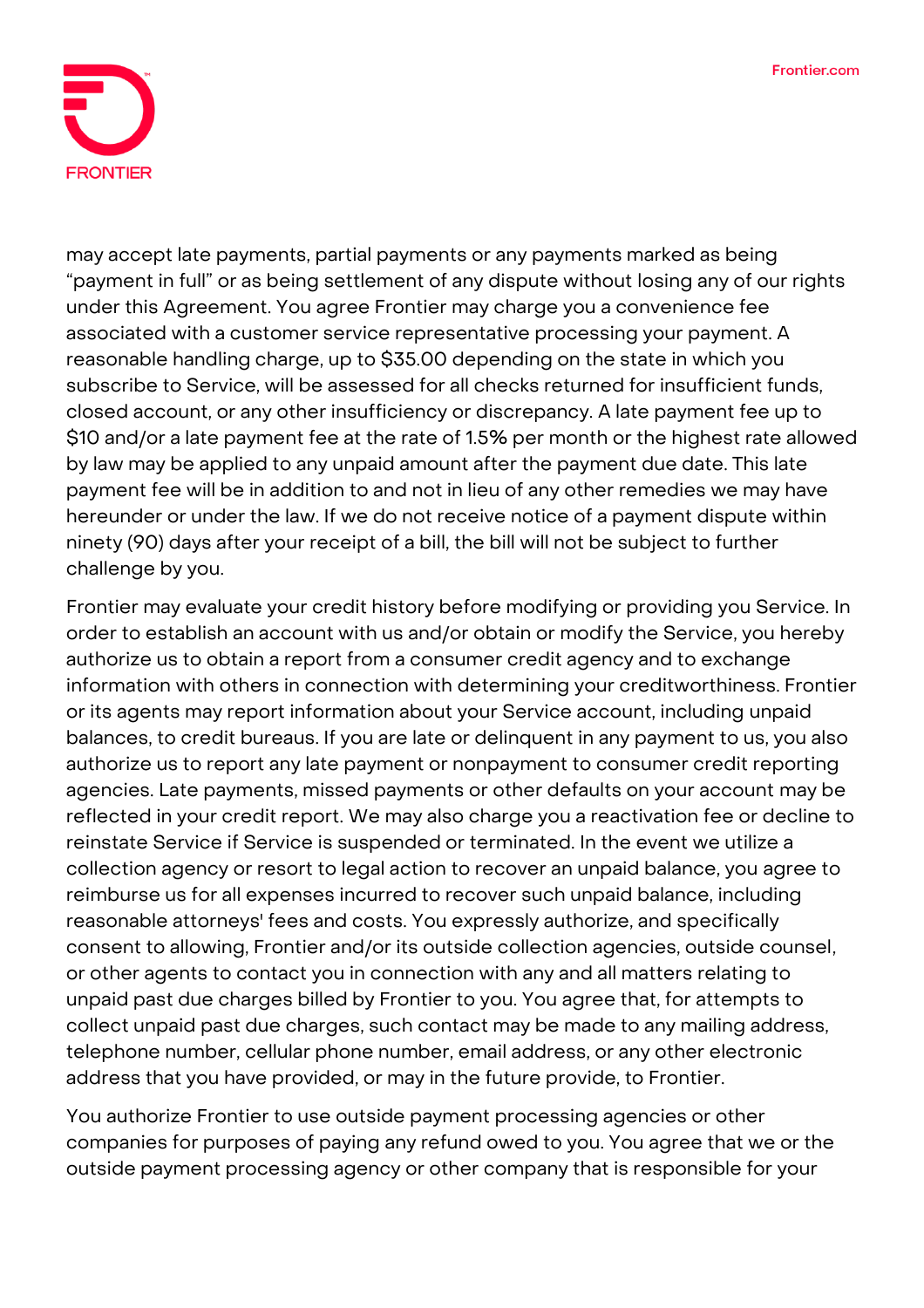

refund may determine in our or, if applicable, their sole and absolute discretion the form of any refund that we issue to you under this Agreement, and such form may include a credit on your next statement, a check, or a prepaid debit card.

Some customers may receive the Services through a special arrangement with their property owner, property manager or association. If you have such an arrangement, this Agreement shall apply to the Services, except that Frontier may not directly charge you for the Services provided to you as part of the special arrangement. You will be responsible for fees and charges associated with additional Service orders. You may also have an additional agreement or contract with your property owner, property manager or association that covers any special arrangement. Any such additional agreement or contract is outside the terms of this Agreement and Frontier is not responsible for nor bound by the terms of any agreement you may have with your property owner, property manager or association.

#### **Use of Service**

All use of the Service must be lawful. You agree not to use or to allow others to use the Service for illegal or inappropriate activities, including but not limited to: invading another's person's privacy; unlawfully using, possessing, posting, transmitting or disseminating obscene, profane or pornographic material; posting, transmitting, distributing or disseminating content that is unlawful, threatening, abusive, harassing, libelous, slanderous, defamatory or otherwise offensive or objectionable. Customers may not retransmit the Service or make the Service available to anyone outside the premises (i.e. Wi-Fi or other methods of networking). Customers may not use the Service to host any type of commercial server.

**Network Management, Acceptable Use and Satellite Fair Access and Wi-Fi Service**

Your use of the Service is subject to Frontier's Network Management Policy, Acceptable Use Policy, and Satellite Fair Access Policy posted at frontier.com/corporate/policies. You agree to comply with these policies, which Frontier may modify at any time. In addition, customers must comply with all Frontier network, bandwidth, data storage and usage guidelines in this Agreement and Frontier's policies. Customers whose use of the Service violates any of the provisions of this Agreement or Frontier's policies may have their Service terminated without notice. Frontier, at its sole discretion, may suspend, terminate or apply additional charges to the Service if Service usage by the Customer is determined, by the Company, to be excessive or abusive in any manner. Further, with the rise in spam,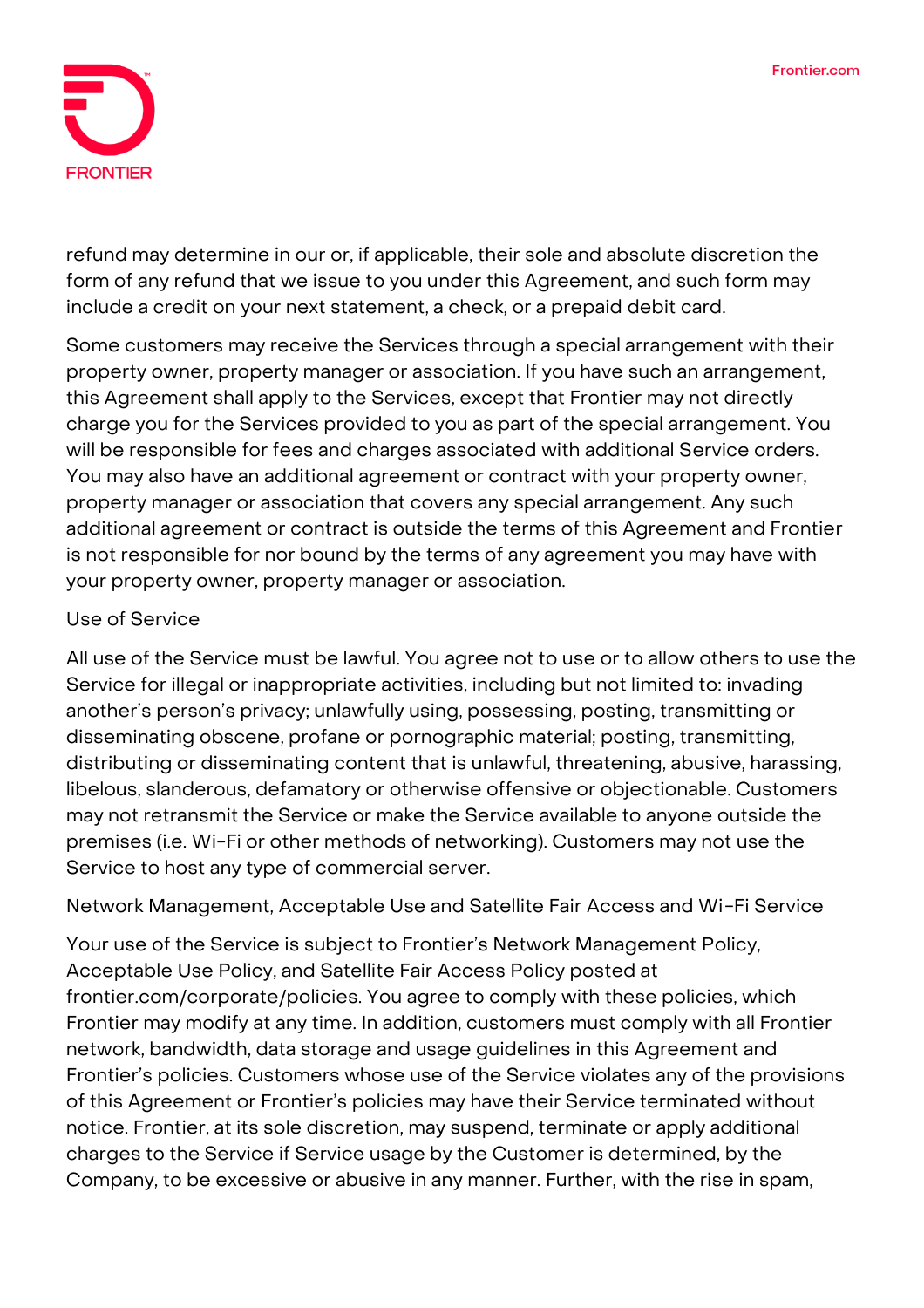

viruses and other instances of malware found on the Internet, Frontier reserves the right to restrict or block known ports that in the past have allowed for the transfer of spam, viruses, and other malware.

## **Management of Your Computer, Data and Security**

You are responsible for the security of your computer, hardware, software applications, data and files. Frontier shall not be liable for any damage or loss to your computer, hardware, software applications, data and files. We make no representation or warranty that any software or content installed on your computer(s) or that you download using the Service does not contain a virus or other harmful feature, and it is your sole responsibility to take appropriate precautions to protect your computer and all other personal equipment, software and hardware from damage to their software, files or data as a result of any such virus or other harmful feature.

You are solely responsible for obtaining, maintaining and updating all equipment and software necessary to use the Service, and for management of your information, including but not limited to back-up and restoration of your data.

**YOU AGREE THAT FRONTIER IS NOT RESPONSIBLE FOR THE LOSS OF YOUR DATA OR FOR THE BACK-UP OR RESTORATION OF YOUR DATA, REGARDLESS OF WHETHER THIS DATA IS MAINTAINED ON OUR SERVERS OR YOUR DEVICE(S). YOU SHOULD ALWAYS BACK-UP ANY IMPORTANT INFORMATION SEPARATELY FROM DATA STORED ON FRONTIER'S OR ANY THIRD PARTY'S SERVERS.**

Wi-Fi Service and access to Service using a Wi-Fi radio, wireless modem or router or Wi-Fi hotspots is provided over wireless radio waves, which means that your transmissions could be intercepted by unauthorized persons. If you are in a public area or using wireless access, others may be able to view the content on your device. You assume all risk and release Frontier in the event of any damage you may suffer during use of Wi-Fi Service or Service using a wireless modem, router or equipment, including the introduction of any viruses that may occur or breaches from unauthorized third parties.

## **Telephone Numbers**

We may assign telephone numbers in connection with the service subscribed to. You have no proprietary right to any such identifiers, and we reserve the right to change them upon notice to you.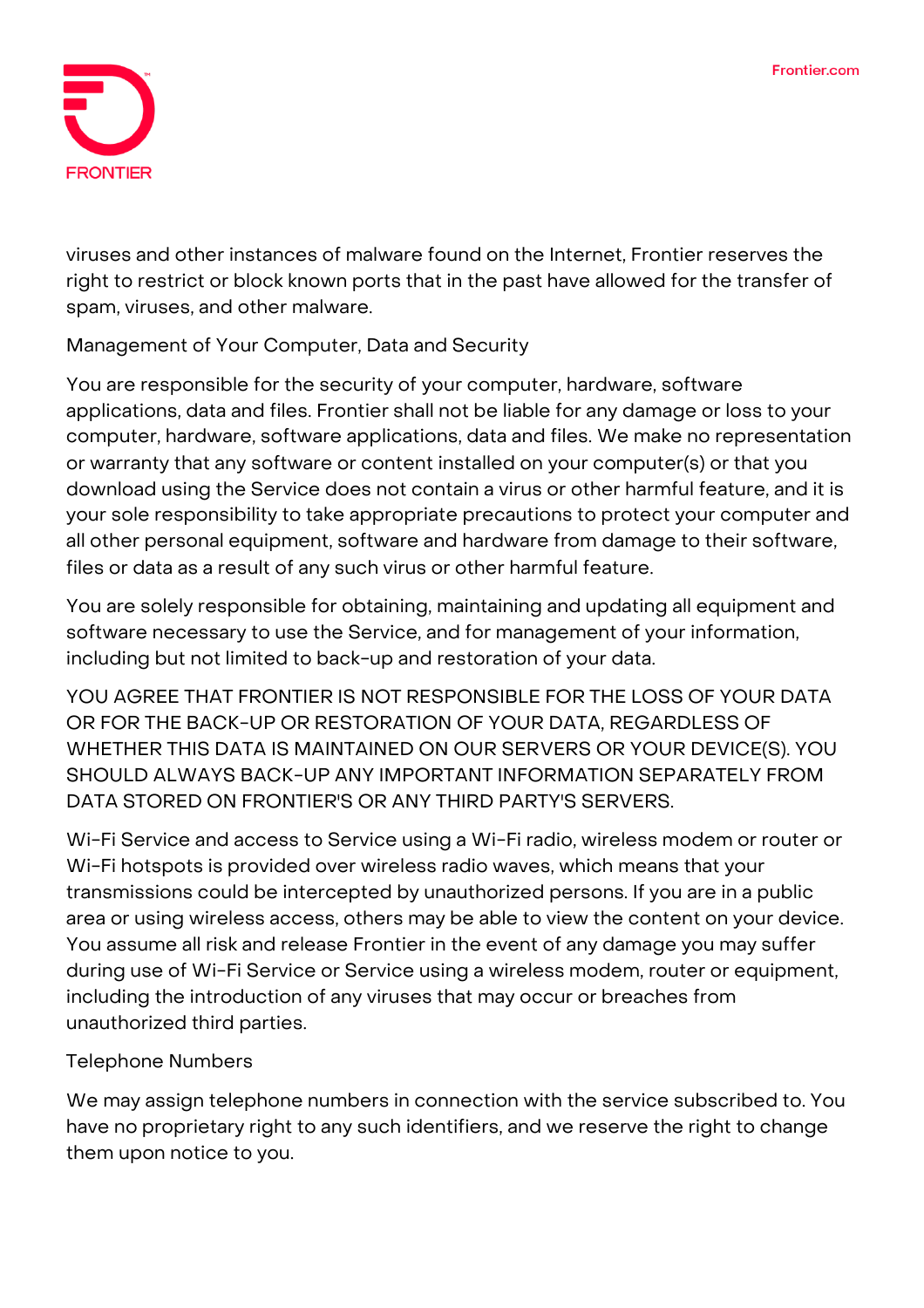

#### **Theft and Fraud**

If your Service or equipment is lost, stolen, accessed by a third party or fraudulently used, then you are responsible for all usage incurred before we receive notice from you of such loss or theft. You agree to cooperate in the investigation of fraud or theft and to provide us with such information and documentation as we may request (including affidavits and police reports).

#### **Software**

Frontier may provide you, for a fee or at no charge, software for use in connection with the Service that is owned by Frontier or its third-party licensors, providers and suppliers ("Software"). We reserve the right to update, upgrade or change the Software remotely or otherwise and to make related changes to the settings and software on your computer or equipment, and you agree to permit such changes and access to your computer and equipment at any time. You must use the Software only in connection with the Service and for no other purpose. Certain Software may be accompanied by an end user license agreement ("EULA") from Frontier or a third party. Your use of the Software is governed by the terms of that EULA and by this Agreement, where applicable. You must not install or use any Software that is accompanied by or includes a EULA unless you first agree to the terms of the EULA.

## **Discontinuation or Termination**

Frontier reserves the right to modify or discontinue the Service (including monthly rates and other charges), temporarily or permanently. If Frontier makes a change that would have a material impact on your Service, Frontier will give you notice as provided in the NOTICE section below. The terms and conditions for changes, if any, will be included in the notice and will be automatically incorporated by reference to this Agreement at: www.Frontier.com/terms. Your continued subscription to the Service after the effective date of the change constitutes your acceptance of the changes and the associated terms and conditions. In lieu of notice and Web site posting, Frontier may instead, at its sole discretion, require customers to enter into an agreement with Frontier regarding temporary material changes.

We may also discontinue or terminate Service if: you do not honor any provision of this Agreement (including payment obligations to Frontier for these or any other Frontier services); you use the Service in a manner that adversely affects other customers or harasses our customers or employees; you or others use the Service to engage in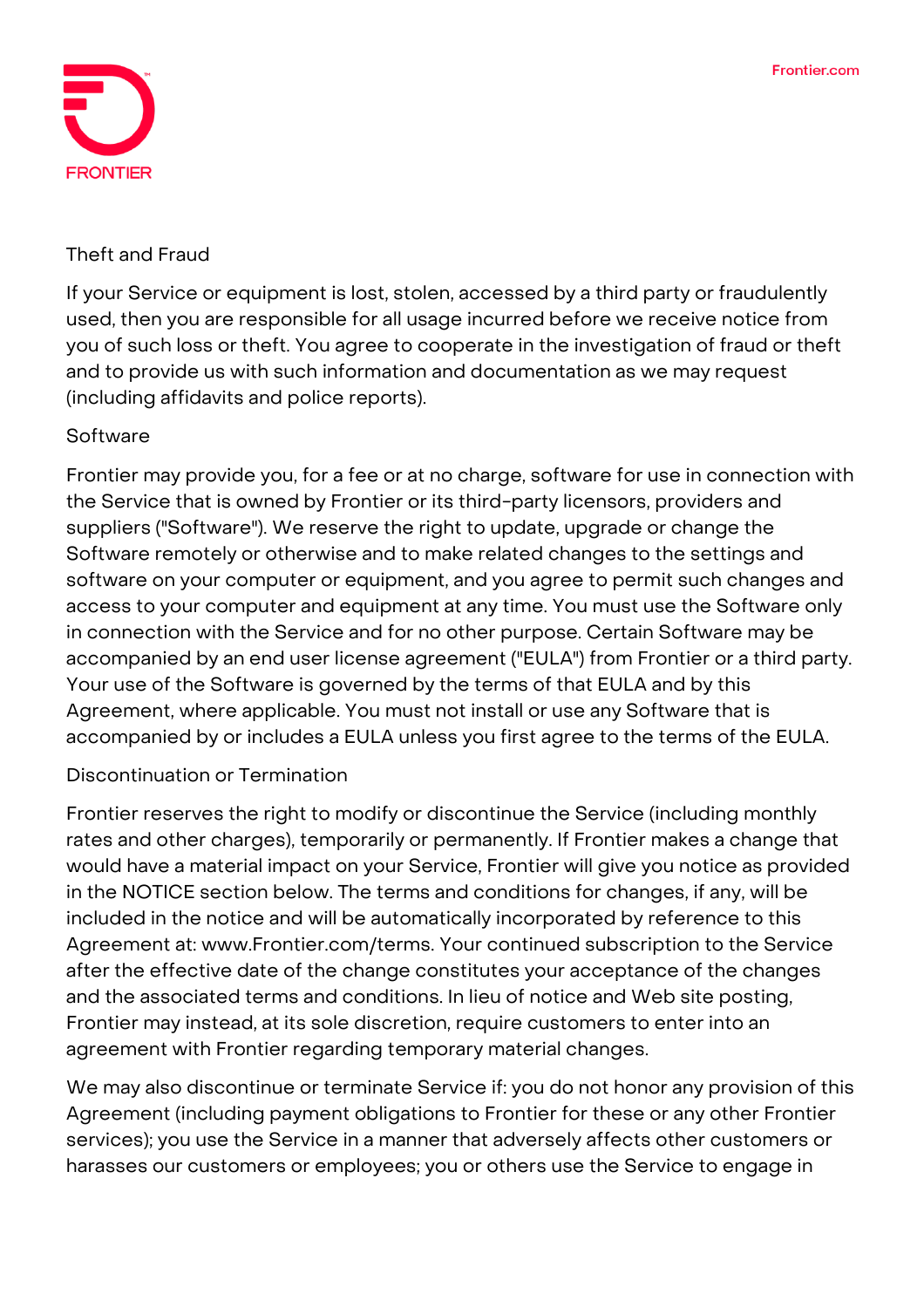

fraud or unlawful conduct or are suspected of doing so; or any regulatory agency, legislative body or court restricts or otherwise prevents Frontier from furnishing the Service.

Unless otherwise required by applicable law, your termination of Service may be effective on the last day of your Frontier billing cycle for all applicable Services, and you are responsible for all charges incurred through the date of termination. Installation or setup fees paid at the initiation of the Service, if any, are not refundable. Termination of Service by us will be effective as provided in our notice to you. Upon termination for any reason, you will be responsible for payment of all outstanding account balances and equipment fees accrued through the date of termination. If a termination is a result of violation by you of the terms of this Agreement, you may also be liable to pay the applicable ETF charge. If your Service is terminated for any reason, you may be required to pay a reconnection fee before Services is reactivated.

You may terminate the Service by giving written notice to the address provided in the Notice section below or contacting Frontier Customer Service if we do not remedy any ongoing breach of the terms and conditions in this Agreement within thirty (30) days after Frontier's receipt of notice from you of such alleged breach. **To the extent permitted by applicable law, your exclusive remedy for a breach by Frontier is (i) termination of service by you, and/or (ii) a credit or refund of the charges you paid after providing notice to Frontier of the alleged breach or any other dispute, but not to exceed charges for ninety (90) days. If you fail to provide Frontier with notice and an opportunity to cure, to the extent permitted by applicable law, termination of service by you is your exclusive remedy for any breach by Frontier.**

You agree that if your Service is terminated for any reason, Frontier has the right to immediately delete all data, files and other information (including any email, address book and/or web storage content) stored in or for your account without further notice to you.

**Warranties and Limitation of Liability**

**YOU ACKNOWLEDGE AND AGREE THAT THE SERVICE SUPPLIED HEREUNDER IS PROVIDED ON AN "AS IS" OR "AS AVAILABLE" BASIS, WITH ALL FAULTS. EXCEPT AS OTHERWISE SPECIFICALLY SET FORTH IN THIS AGREEMENT AND AS OTHERWISE SPECIFICALLY SET FORTH IN ANY MANUFACTURER WARRANTY FOR ANY EQUIPMENT PROVIDED BY FRONTIER (BUT ONLY IF SUCH WARRANTY IS INCLUDED WITH SUCH EQUIPMENT), FRONTIER (AND ITS OFFICERS, EMPLOYEES, PARENT,**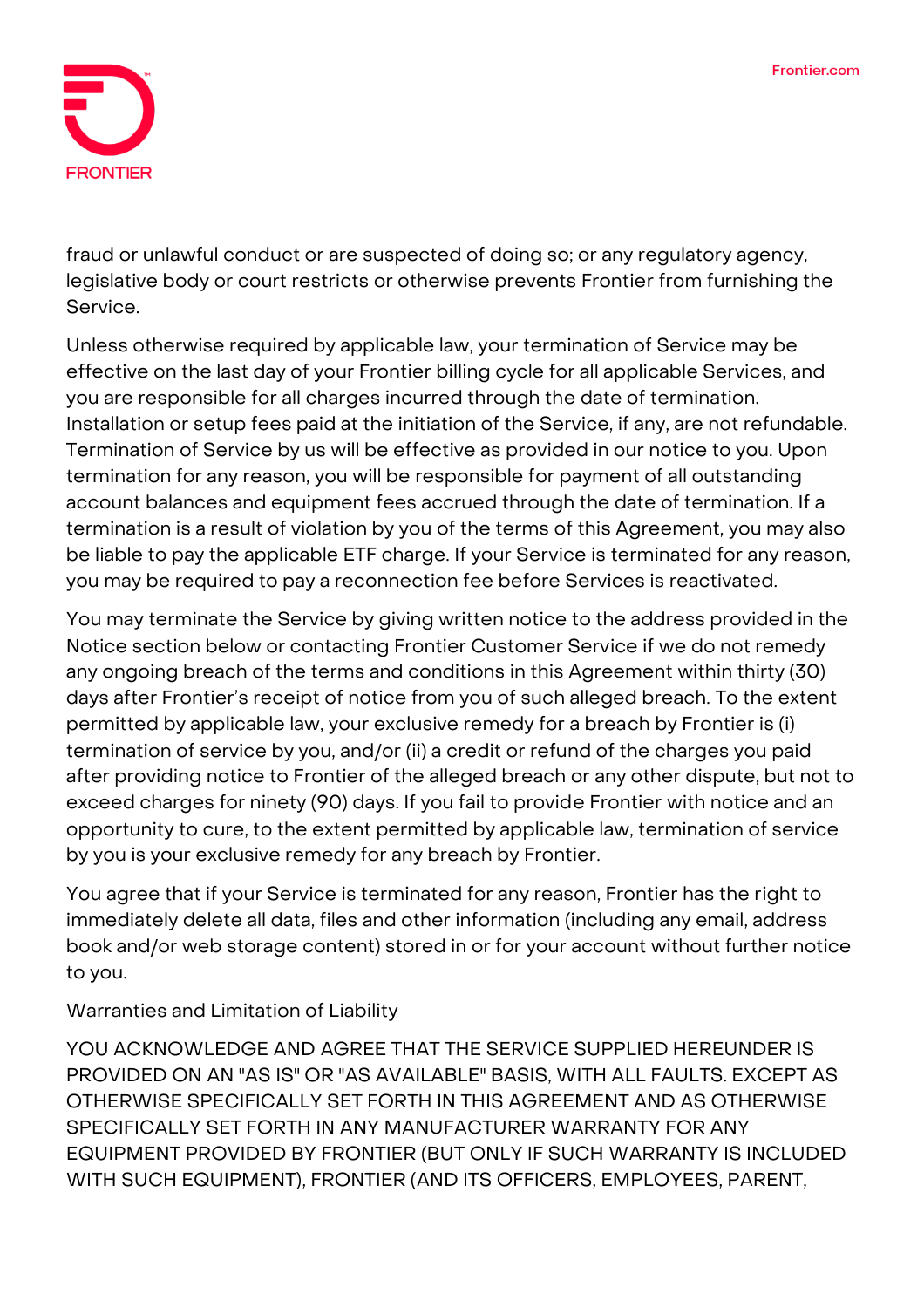

**SUBSIDIARIES, AND AFFILIATES) (COLLECTIVELY, THE "FRONTIER PARTIES"), ITS THIRD PARTY LICENSORS, PROVIDERS AND SUPPLIERS, DISCLAIM ANY AND ALL WARRANTIES AND CONDITIONS FOR THE SERVICE, WHETHER EXPRESS OR IMPLIED, INCLUDING BUT NOT LIMITED TO THE IMPLIED WARRANTIES OF MERCHANTABILITY AND FITNESS FOR A PARTICULAR PURPOSE, ACCURACY, NON-INFRINGEMENT, NONINTERFERENCE, TITLE, COMPATIBILITY OF COMPUTER SYSTEMS, COMPATIBILITY OF SOFTWARE PROGRAMS, INTEGRATION, AND THOSE ARISING FROM COURSE OF DEALING, COURSE OF TRADE, OR ARISING UNDER STATUTE. ALSO, THERE IS NO WARRANTY OF WORKMANLIKE EFFORT OR LACK OF NEGLIGENCE. NO ADVICE OR INFORMATION GIVEN BY FRONTIER OR ITS REPRESENTATIVES SHALL CREATE A WARRANTY WITH RESPECT TO ADVICE PROVIDED.**

**FRONTIER DOES NOT WARRANT OR GUARANTEE THAT SERVICE CAN BE PROVISIONED TO YOUR LOCATION, OR THAT PROVISIONING WILL OCCUR ACCORDING TO A SPECIFIED SCHEDULE, EVEN IF FRONTIER HAS ACCEPTED YOUR ORDER FOR SERVICE. THE PROVISIONING OF SERVICE IS SUBJECT TO NETWORK AVAILABILITY, CIRCUIT AVAILABILITY, LOOP LENGTH, THE CONDITION OF YOUR TELEPHONE LINE AND WIRING INSIDE YOUR LOCATION, AND YOUR COMPUTER/DEVICE CONFIGURATION AND CAPABILITIES, AMONG OTHER FACTORS.**

**FRONTIER DOES NOT WARRANT THAT THE SERVICE OR EQUIPMENT PROVIDED BY FRONTIER WILL PERFORM AT A PARTICULAR SPEED, BANDWIDTH OR DATA THROUGHPUT RATE, OR WILL BE UNINTERRUPTED, ERROR-FREE, SECURE, OR FREE OF VIRUSES, WORMS, DISABLING CODE OR CONDITIONS, OR THE LIKE. FRONTIER SHALL NOT BE LIABLE FOR LOSS OF YOUR DATA, OR IF CHANGES IN OPERATION, PROCEDURES, OR SERVICES REQUIRE MODIFICATION OR ALTERATION OF YOUR EQUIPMENT, RENDER THE SAME OBSOLETE OR OTHERWISE AFFECT ITS PERFORMANCE.**

**IN NO EVENT SHALL THE FRONTIER PARTIES OR FRONTIER'S THIRD PARTY LICENSORS, PROVIDERS OR SUPPLIERS BE LIABLE FOR: (A) ANY INDIRECT, PUNITIVE, SPECIAL, CONSEQUENTIAL OR INCIDENTAL DAMAGES, INCLUDING WITHOUT LIMITATION, LOST PROFITS OR LOSS OF REVENUE, LOSS OF PROGRAMS OR INFORMATION OR DAMAGE TO DATA ARISING OUT OF THE USE, PARTIAL USE OR INABILITY TO USE THE SERVICE, OR RELIANCE ON OR PERFORMANCE OF THE SERVICE, REGARDLESS OF THE TYPE OF CLAIM OR THE NATURE OF THE CAUSE OF**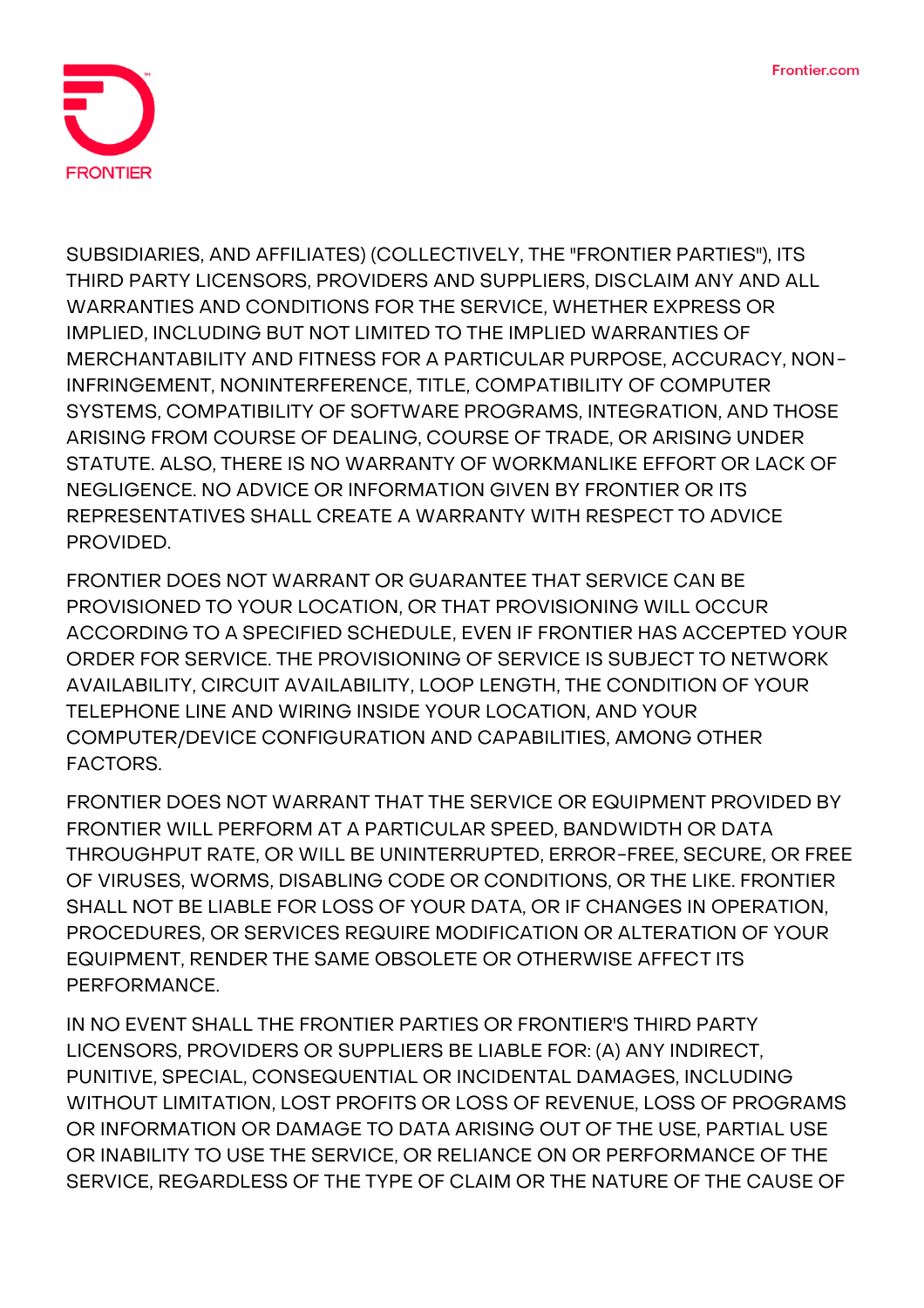

**ACTION, INCLUDING WITHOUT LIMITATION, THOSE ARISING UNDER CONTRACT, TORT, NEGLIGENCE OR STRICT LIABILITY, EVEN IF FRONTIER HAS BEEN ADVISED OF THE POSSIBILITY OF SUCH CLAIM OR DAMAGES, OR (B) ANY CLAIMS AGAINST YOU BY ANY OTHER PARTY.**

**THE LIABILITY OF THE FRONTIER PARTIES, OR (SUBJECT TO ANY DIFFERENT LIMITATIONS OF LIABILITY IN THIRD PARTY END USER LICENSE OR OTHER AGREEMENTS) OUR THIRD PARTY LICENSORS, PROVIDERS OR SUPPLIERS, FOR ALL CATEGORIES OF DAMAGES SHALL NOT EXCEED A PRO RATA CREDIT FOR THE MONTHLY FEES (EXCLUDING ALL NONRECURRING CHARGES, REGULATORY FEES, SURCHARGES, FEES AND TAXES) YOU HAVE PAID TO FRONTIER FOR THE SERVICE DURING THE NINETY (90) DAY PERIOD PRIOR TO WHEN SUCH CLAIM AROSE, WHICH SHALL BE YOUR SOLE AND EXCLUSIVE REMEDY REGARDLESS OF THE TYPE OF CLAIM OR NATURE OF THE CAUSE OF ACTION.**

**ALL OF THE FOREGOING LIMITATIONS STATED IN THIS SECTION SHALL APPLY TO THE FULL EXTENT PERMITTED BY LAW, AND ARE NOT INTENDED TO ASSERT ANY LIMITATIONS OR DEFENSES WHICH ARE PROHIBITED BY LAW.**

**ALL LIMITATIONS AND DISCLAIMERS STATED IN THIS SECTION ALSO APPLY TO FRONTIER'S THIRD PARTY LICENSORS, PROVIDERS AND SUPPLIERS, AS INTENDED THIRD PARTY BENEFICIARIES OF THIS AGREEMENT.**

**THE REMEDIES EXPRESSLY SET FORTH IN THIS AGREEMENT ARE YOUR SOLE AND EXCLUSIVE REMEDIES. YOU MAY HAVE ADDITIONAL RIGHTS UNDER CERTAIN LAWS (SUCH AS CONSUMER LAWS), WHICH DO NOT ALLOW THE EXCLUSION OF IMPLIED WARRANTIES, OR THE EXCLUSION OR LIMITATION OF CERTAIN DAMAGES. IF THESE LAWS APPLY, OUR EXCLUSIONS OR LIMITATIONS MAY NOT APPLY TO YOU.**

## **Indemnification**

You agree to defend, indemnify and hold harmless the Frontier Parties against all liabilities, costs and expenses, including reasonable attorneys' and experts' fees, related to or arising from your use of the Service (or the use of your Service by anyone else): (a) in violation of applicable laws, regulations or this Agreement; (b) to access the Internet or to transmit or post any message, information, software, images or other materials via the Internet; (c) in any manner that harms any person or results in the personal injury or death of any person or in damage to or loss of any tangible or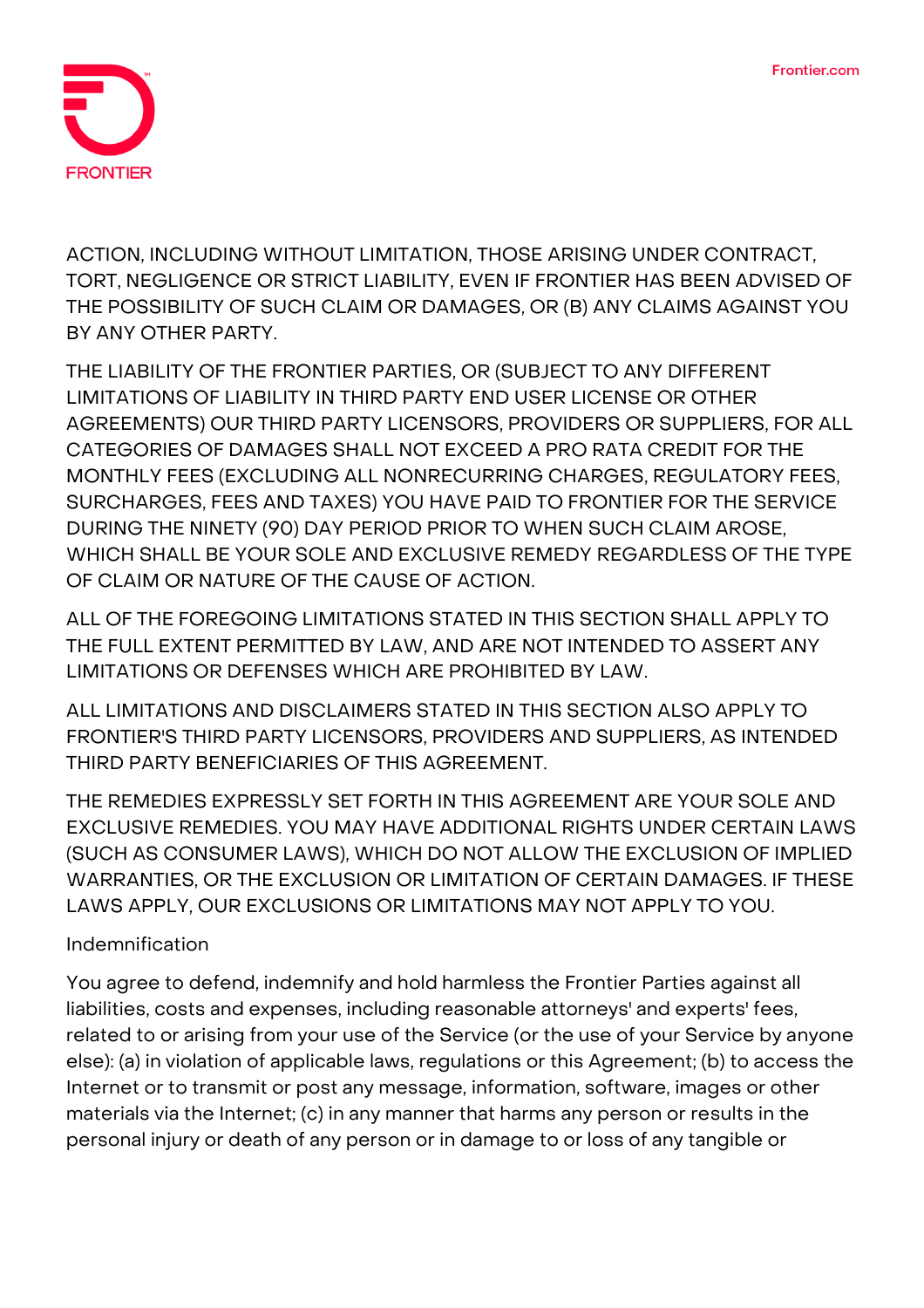

intangible (including data) property; or (d) claims for infringement of any intellectual property rights arising from or in connection with your use of the Service.

# **Dispute Resolution with Frontier by Binding Arbitration \*\*\*PLEASE READ THIS CAREFULLY. IT AFFECTS YOUR RIGHTS \*\*\***

Frontier encourages you to contact our Customer Service department if you have concerns or complaints about your Service or Frontier. Generally, customer complaints can be satisfactorily resolved in this way. In the unlikely event that you are not able to resolve your concerns through our Customer Service department, you and Frontier each agree to resolve all disputes through binding arbitration or a small claims court rather than lawsuits in courts of general jurisdiction, jury trials, or class actions. Arbitration is more informal than a lawsuit. Arbitration uses a neutral arbitrator instead of a judge or jury, allows for more limited discovery than in court, and is subject to very limited review by courts. Arbitrators can award the same damages and individual relief affecting individual parties that a court can award, including an award of attorney's fees if the law allows. For any non-frivolous claim that does not exceed \$75,000, Frontier will pay all costs of the arbitration. Moreover, in arbitration you are entitled to recover attorney's fees from Frontier for your own dispute to the same extent as you would be in court. In addition, under certain circumstances (as explained below), Frontier will pay you more than the amount of the arbitrator's award if the arbitrator awards you an amount that is greater than what Frontier has offered you to settle the dispute.

## **Arbitration Agreement**

(a) You and Frontier agree to arbitrate **all disputes and claims** between us related to or associated with the Service. This agreement to arbitrate is intended to be broadly interpreted. It includes, but is not limited to, all claims arising out of or relating to any aspect of our relationship, whether based in contract, tort, statute, fraud, misrepresentation or any other legal theory, that arose either before or during this or any prior Agreement, or that may arise after termination of this Agreement. It also includes claims that currently are the subject of class action or purported class action litigation in which you are not a member of a certified class. References to "Frontier," "you," and "us" include our respective subsidiaries, affiliates, agents, employees, predecessors in interest, successors, and assigns, as well as all authorized or unauthorized users or beneficiaries of Frontier Services under this or prior Agreements between us.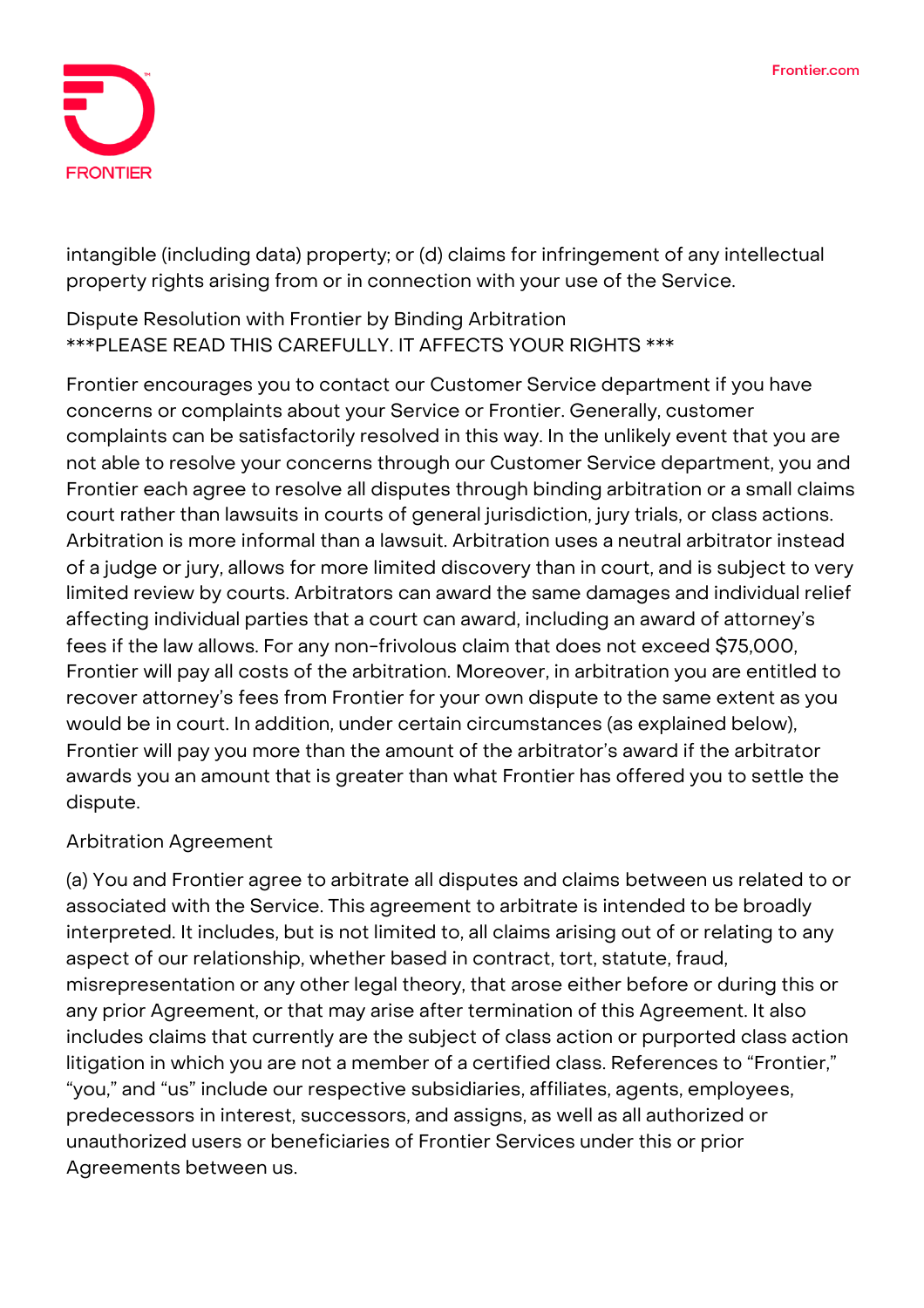

Notwithstanding the foregoing agreement, Frontier agrees that it will not use arbitration to initiate debt collection against you except in response to claims you have made in arbitration. In addition, by agreeing to resolve disputes through arbitration, **you and Frontier each agree to unconditionally waive the right to a trial by jury or to participate in a class action, representative proceeding, or private attorney general action.** Instead of arbitration, either party may bring an individual action in a small claims court for disputes or claims that are within the scope of the small claims court's authority. In addition, you may bring any issues to the attention of federal, state, or local agencies, including, for example, the Federal Communications Commission. Such agencies can, if the law allows, seek relief against us on your behalf.

This Agreement evidences a transaction in interstate commerce, and thus the Federal Arbitration Act governs the interpretation and enforcement of this provision, even after the Agreement is terminated.

(b) A party who intends to seek arbitration must first send to the other, by certified mail, a written Notice of Dispute ("Notice"). The Notice to Frontier should be addressed to: Frontier Communications, Legal Department, 401 Merritt 7, Norwalk, CT 06851 ("Notice Address"). The Nother must (1) describe the nature and basis of the claim or dispute, and (2) set forth the specific relief sought ("Demand"). If Frontier and you do not reach an agreement to resolve the claim within thirty (30) days after the Notice is received, you or Frontier may commence an arbitration proceeding. During the arbitration, the amount of any settlement offer made by Frontier or you shall not be disclosed to the arbitrator until after the arbitrator determines the amount, if any, to which you or Frontier is entitled.

(c) The arbitration will be governed by the Consumer Arbitration Rules ("AAA Rules") of the American Arbitration Association ("AAA"), as modified by the terms of this Agreement, and will be administered by the AAA. Procedure, rule and fee information is available from the AAA online at [http://www.adr.org,](http://www.adr.org/) by calling the AAA at 1.800.778.7879, or by calling Frontier at 1.877.462.7320, option 3. The arbitrator is bound by the terms of this Agreement. All issues are for the arbitrator to decide, except that issues relating to the scope and enforceability of the arbitration provision, including the scope, interpretation, and enforceability of section (f) below, are for a court to decide. If your claim is for \$25,000 or less, you may choose whether the arbitration will be conducted solely on the basis of documents submitted to the arbitrator, through a telephonic hearing, or by an in-person hearing as established by the AAA Rules. If your claim exceeds \$25,000, the right to a hearing will be determined by the AAA Rules.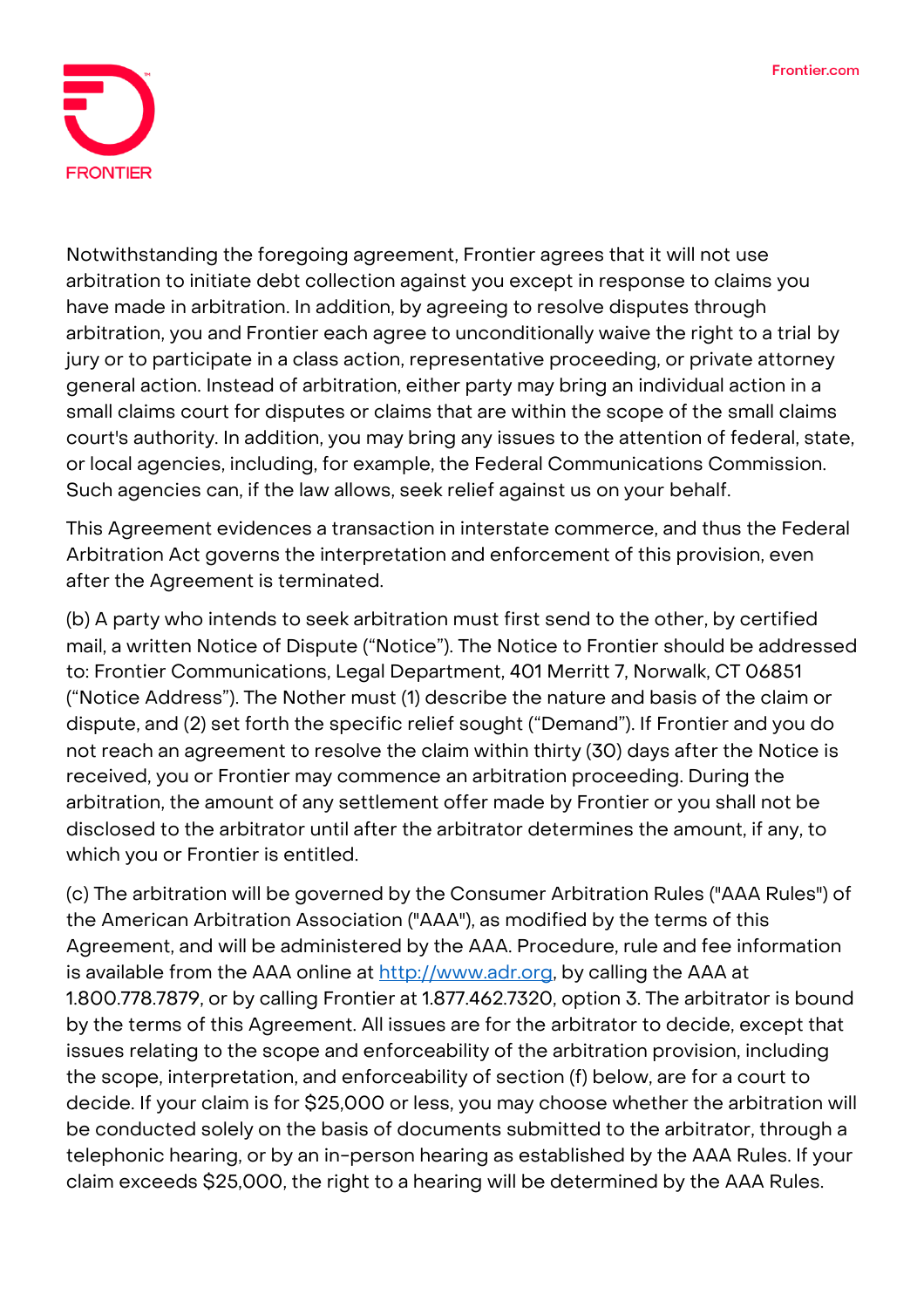

Unless Frontier and you agree otherwise, any in-person hearings will take place at a location that the AAA selects in the state of your primary residence. Regardless of the manner in which the arbitration is conducted, the arbitrator shall issue a reasoned written decision sufficient to explain the essential findings and conclusions on which the award is based.

Frontier agrees to pay your AAA filing, administration, and arbitrator fees ("AAA fees") for claims for damages of up to \$75,000 and for claims for non-monetary relief up to the value of \$75,000, as measured from either your or Frontier's perspective (but excluding attorneys' fees and expenses)> After Frontier receives notice that you have commenced arbitration, it will promptly reimburse you for your payment of the filing fee, unless your claim is for greater than \$75,000. (The filing fee is subject to change by the AAA. If you are unable to pay this fee, Frontier will pay it directly upon receiving a written request.) In addition, Frontier will not pay your share of the AAA fees if the arbitrator finds that either your claim or the relief sought is frivolous or brought for an improper purpose, as measured by the standards of Federal Rule of Civil Procedure 11(b). In such case, the payment of AAA fees will be governed by the AAA Rules, and you agree to reimburse Frontier for all monies previously disbursed by it that are otherwise your obligation to pay under the AAA Rules. If you initiate an arbitration in which you seek relief valued at more than \$75,000 (excluding attorney's fees and expenses), as measured from either your or Frontier's perspective, the payment of AAA fees will be governed by the AAA Rules.

(d) If Frontier offers to settle your dispute prior to appointment of the arbitrator and you do not accept the offer, and the arbitrator awards you an amount of money that is more than Frontier's last written settlement offer, then Frontier will pay you the amount of the award or \$5,000 ("the alternative payment"), whichever is greater. If Frontier does not offer to settle your dispute prior to appointment of the arbitrator, and the arbitrator awards you any relief on the merits, then Frontier agrees to pay you the amount of the award or the alternative payment, whichever is greater. The arbitrator may make rulings and resolve disputes as to the payment and reimbursement of fees, expenses, and the alternative payment at any time during the proceeding and upon request from either party made within fourteen (14) days of the arbitrator's ruling on the merits.

(e) Although Frontier may have a right to an award of attorneys' fees and expenses if it prevails, Frontier agrees that it will not seek such an award.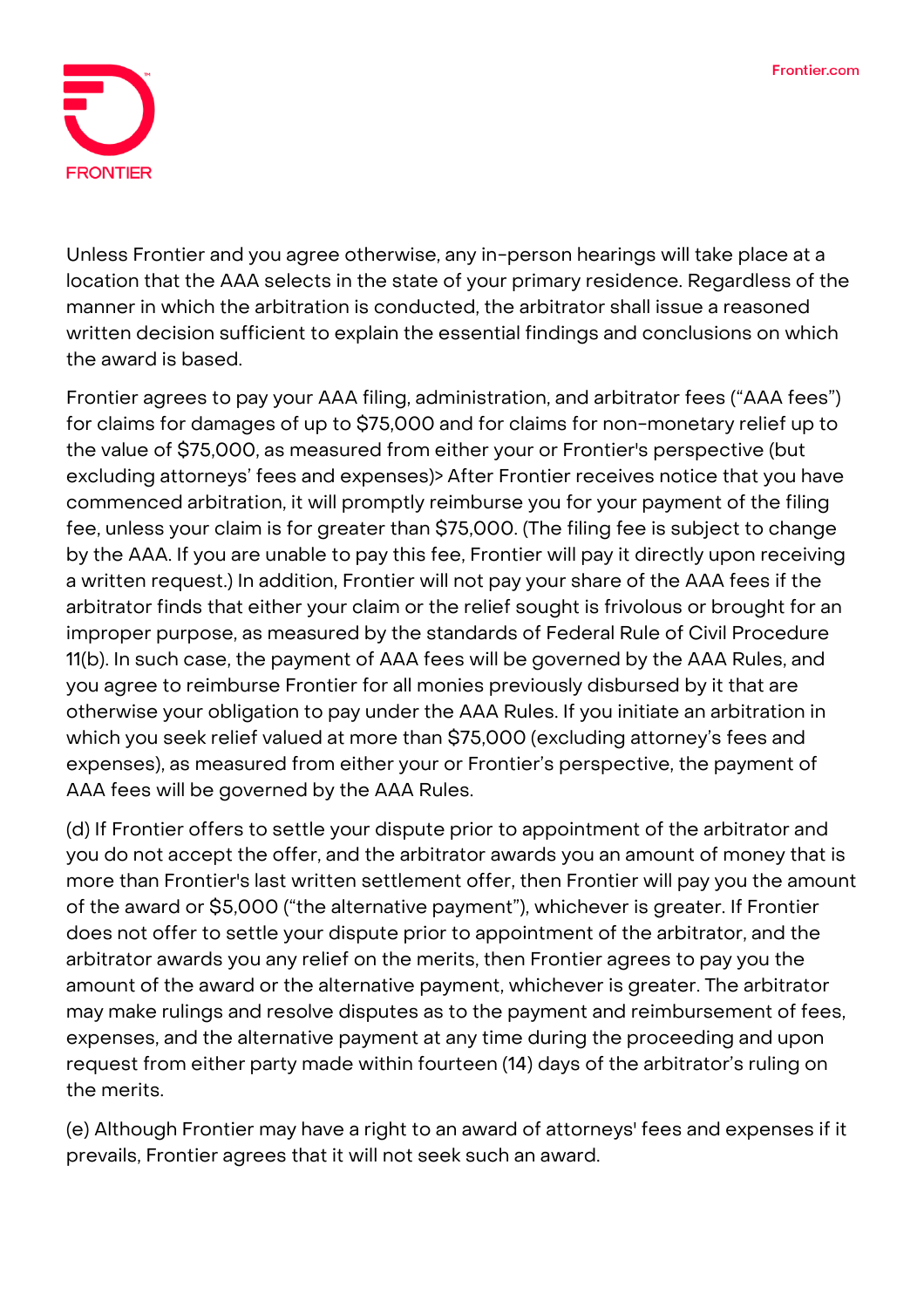

(f) You and Frontier agree to seek, and further agree that the arbitrator may award, only such relief whether in the form of damages, an injunction, or other non-monetary relief as is necessary to resolve any individual injury that either you or Frontier have suffered or may suffer. In particular, if either you or Frontier seeks any nonmonetary relief, including injunctive or declaratory relief, the arbitrator may award relief on an individual basis only, and may not award relief that affects individuals or entities other than you or Frontier. YOU AND FRONTIER AGREE THAT WE EACH MAY BRING CLAIMS AGAINST THE OTHER ONLY IN AN INDIVIDUAL CAPACITY AND NOT AS A PLAINTIFF OR CLASS MEMBER IN ANY PURPORTED CLASS, REPRESENTATIVE, OR PRIVATE ATTORNEY GENERAL PROCEEDING. FURTHERMORE, UNLESS BOTH YOU AND FRONTIER AGREE OTHERWISE IN WRITING, THE ARBITRATOR MAY NOT CONSOLIDATE MORE THAN ONE PERSON'S CLAIMS, AND MAY NOT OTHERWISE PRESIDE OVER ANY FORM OF A CLASS, REPRESENTATIVE, OR PRIVATE ATTORNEY GENERAL PROCEEDING. If a court decides that applicable law precludes enforcement of any of this paragraph (f)'s limitations as to a particular claim for relief, then that claim (and only that claim) must be severed from the arbitration and may be brought in court. Further, an arbitrator's award and any judgment confirming it shall apply only to that specific case and cannot be used in any other case except to enforce the award itself.

(g) Notwithstanding any provision in this Agreement to the contrary, you and Frontier agree that if Frontier makes any change to this arbitration provision during the period of time that you are receiving Frontier services, you may reject that change by providing Frontier with written notice within thirty (30) days of the change to the Notice Address provided in (b) above and require Frontier to adhere to the language in this provision. By rejecting any future change, you are agreeing that you will arbitrate any dispute between us in accordance with the language of this provision.

## **Other General Terms**

This Agreement, including all Policies referred to herein, constitutes the entire agreement between you and Frontier with respect to the subject matter hereto and supersedes any and all prior or contemporaneous agreements whether written or oral. No changes by you to this Agreement shall be effective unless agreed to in writing signed by an authorized person at Frontier.

If any provision of this Agreement is found by a court or agency of competent jurisdiction to be unenforceable, the parties nevertheless agree that the remaining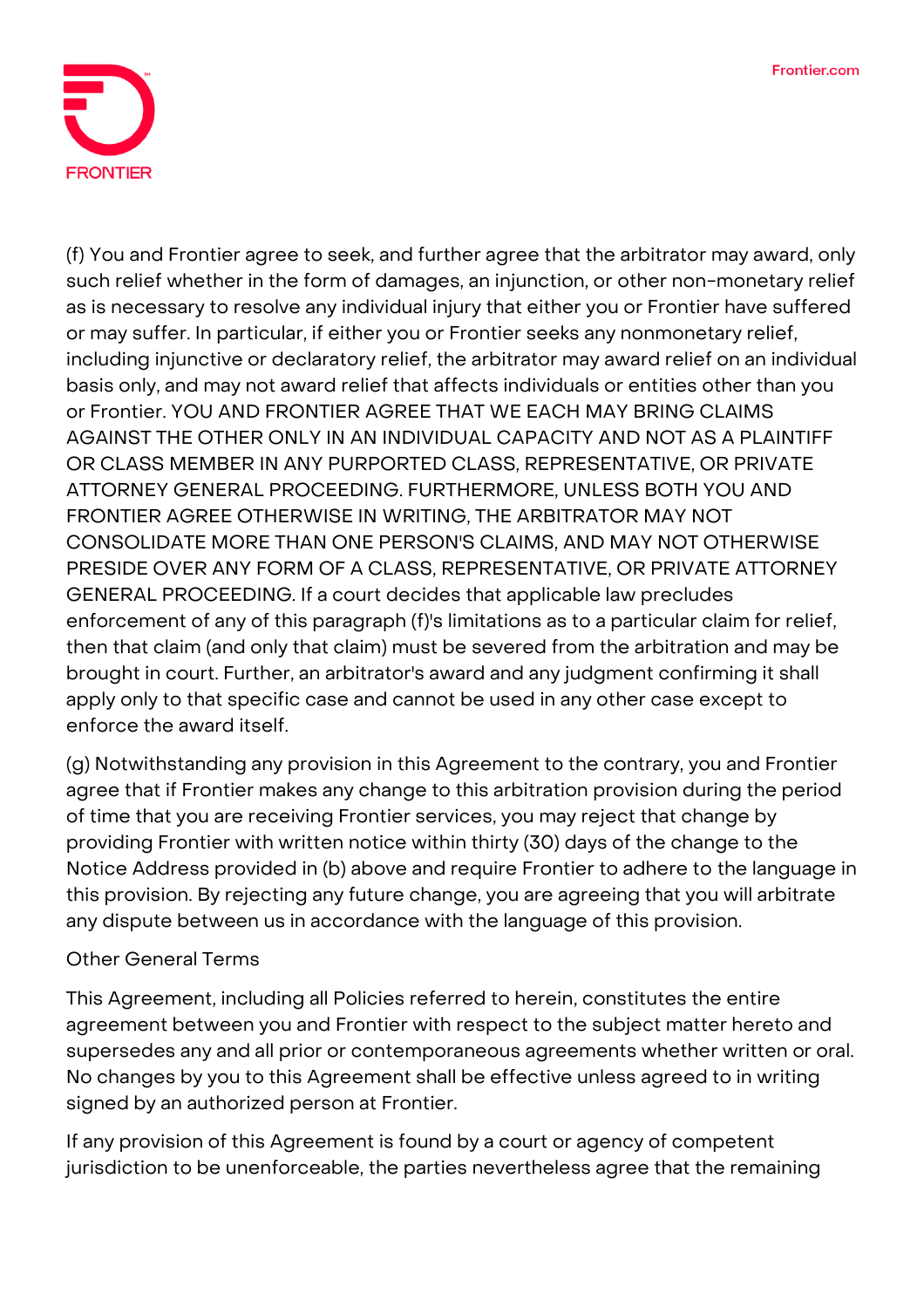

provisions of these terms and conditions shall remain in full force and effect. The foregoing does not apply to the prohibition against class or representative actions that is part of the arbitration clause; if that provision is found to be unenforceable, the arbitration clause (but only the arbitration clause) shall be null and void.

Except as otherwise required by law, you and Frontier agree that the Federal Arbitration Act and the substantive laws of the state and local area in which Services is provided by Frontier, without reference to its principles of conflicts of laws, will be applied to govern, construe and enforce all of the rights and duties of the parties arising from or related in any way to the subject matter of this Agreement.

All obligations under this Agreement, which, by their nature, would continue beyond the termination of this Agreement, including without limitation, those relating to Warranties and Limitation of Liability, Indemnification and Dispute Resolution with Frontier by Binding Arbitration, shall survive such termination.

Except as expressly set forth in this Agreement, this Agreement shall not provide any third party with a remedy, claim or right of reimbursement. We may assign this Agreement to another entity without any advance consent from or notice to you. You may not assign this Agreement without our consent.

Frontier's failure at any time to insist upon strict compliance with any of the provisions of this Agreement shall not be construed to be a waiver of such terms in the future.

To the fullest extent permitted by law, you and Frontier agree that regardless of any statute or law to the contrary, any claim or cause of action arising out of or related to use of the Service or this Agreement must be filed within one (1) year after such claim or cause of action arose or be forever barred.

The section titles and paragraph headings in this Agreement are for convenience only and have no legal or contractual effect.

## **Our Right to Make Changes**

UNLESS OTHERWISE PROHIBITED BY LAW, FRONTIER MAY CHANGE THE TERMS AND CONDITIONS OF YOUR SERVICE AT ANY TIME BY GIVING YOU 30 DAYS NOTICE BY BILL MESSAGE, BILL INSERT, E-MAIL OR OTHER NOTICE, INCLUDING POSTING NOTICE OF SUCH CHANGES ON THE WWW.FRONTIER.COM WEBSITE. YOU ACCEPT THE CHANGES IF YOU PAY FOR OR USE THE SERVICES AFTER NOTICE IS PROVIDED

## **Notices**